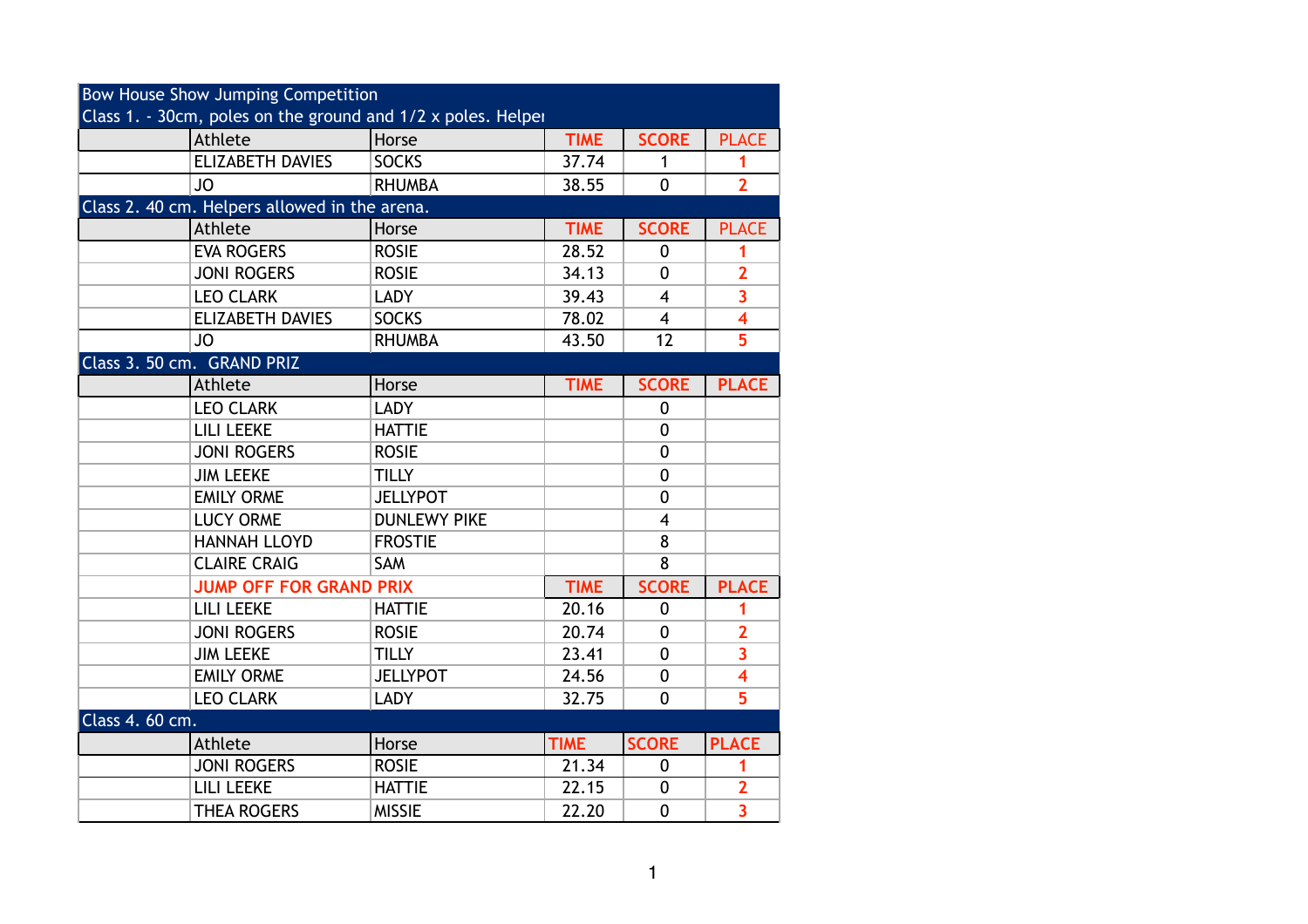| <b>JIM LEEKE</b><br><b>PAULINE</b><br><b>STELLA</b> | <b>TILLY</b>       | 24.56          |                         |                         |
|-----------------------------------------------------|--------------------|----------------|-------------------------|-------------------------|
|                                                     |                    |                | 0                       | 4                       |
|                                                     | <b>AFLIE</b>       | 25.31          | $\mathbf 0$             | 5                       |
|                                                     | <b>HARLEY</b>      | 32.37          | 0                       | 6                       |
| <b>SASKIA SWAIN</b>                                 | <b>FROSTIE</b>     | 23.94          | $\overline{4}$          |                         |
| <b>CLAIRE CRAIG</b>                                 | <b>SAM</b>         | 42.19          | $\overline{4}$          |                         |
| <b>HANNAH LLOYD</b>                                 | <b>FROSTIE</b>     | 24.03          | 8                       |                         |
| <b>EMILY ORME</b>                                   | <b>JELLYPOT</b>    | 88.88          | 12                      |                         |
| Class 5. 70 cm.                                     |                    |                |                         |                         |
| Athlete                                             | Horse              | <b>TIME</b>    | <b>SCORE</b>            | <b>PLACE</b>            |
| <b>LILI LEEKE</b>                                   | <b>HATTIE</b>      | 21.52          | 0                       | 1                       |
| SOPHIE BANHAM<br><b>BIZ</b>                         |                    | 21.89          | $\mathbf 0$             | $\overline{2}$          |
| <b>ZOE</b><br><b>RIO</b>                            |                    | 22.90          | $\mathbf 0$             | $\overline{\mathbf{3}}$ |
| <b>JIM LEEKE</b>                                    | <b>TILLY</b>       | 25.21          | $\mathbf 0$             | $\overline{\mathbf{4}}$ |
| <b>PAULINE</b>                                      | <b>AFLIE</b>       | 26.33          | $\mathbf 0$             | 5                       |
| <b>ICE</b><br><b>LUCY BALDWIN</b>                   |                    | 25.28          | $\overline{\mathbf{4}}$ | $\overline{\mathbf{6}}$ |
| <b>HANNAH LLOYD</b>                                 | <b>FROSTIE</b>     | 25.30          | 4                       |                         |
| <b>STELLA</b>                                       | <b>HARLEY</b>      | 31.16          | $\overline{4}$          |                         |
| <b>JOY LUNN</b>                                     | MIDNIGHT IN MOSCOW | 44.96          | $\overline{4}$          |                         |
| <b>SASKIA SWAIN</b>                                 | <b>FROSTIE</b>     | 25.57          | 8                       |                         |
|                                                     | <b>BLISS</b>       | 38.61          |                         |                         |
| <b>TIANA STAHL</b>                                  |                    |                | 8                       |                         |
| <b>ELLIE BILL</b>                                   | <b>MILLY</b>       | 24.09          | 12                      |                         |
| Class 6. 80 cm. GRAND PRIZ                          |                    |                |                         |                         |
| Athlete                                             | Horse              |                | <b>SCORE</b>            | <b>PLACE</b>            |
| <b>EVA ROGERS</b>                                   | <b>ROSIE</b>       | 0              |                         |                         |
| <b>THEA ROGERS</b>                                  | <b>MISSIE</b>      | $\overline{0}$ |                         |                         |
| <b>ZOE</b><br><b>RIO</b>                            |                    | $\mathbf 0$    |                         |                         |
| <b>SOPHIE BANHAM</b><br><b>BIZ</b>                  |                    | $\mathbf 0$    |                         |                         |
| <b>ELLIE BILL</b>                                   | <b>MILLY</b>       | 12             |                         |                         |
| <b>FELICITY DAVIES</b>                              | <b>PEPE</b>        | 16             |                         |                         |
| <b>JULIE JONES</b><br><b>PIP</b>                    |                    | $\mathbf 0$    |                         |                         |
| <b>TIANA STAHL</b>                                  | <b>BLISS</b>       | 8              |                         |                         |
| <b>TRACEY INGER</b>                                 | <b>BRUNO</b>       | 12             |                         |                         |